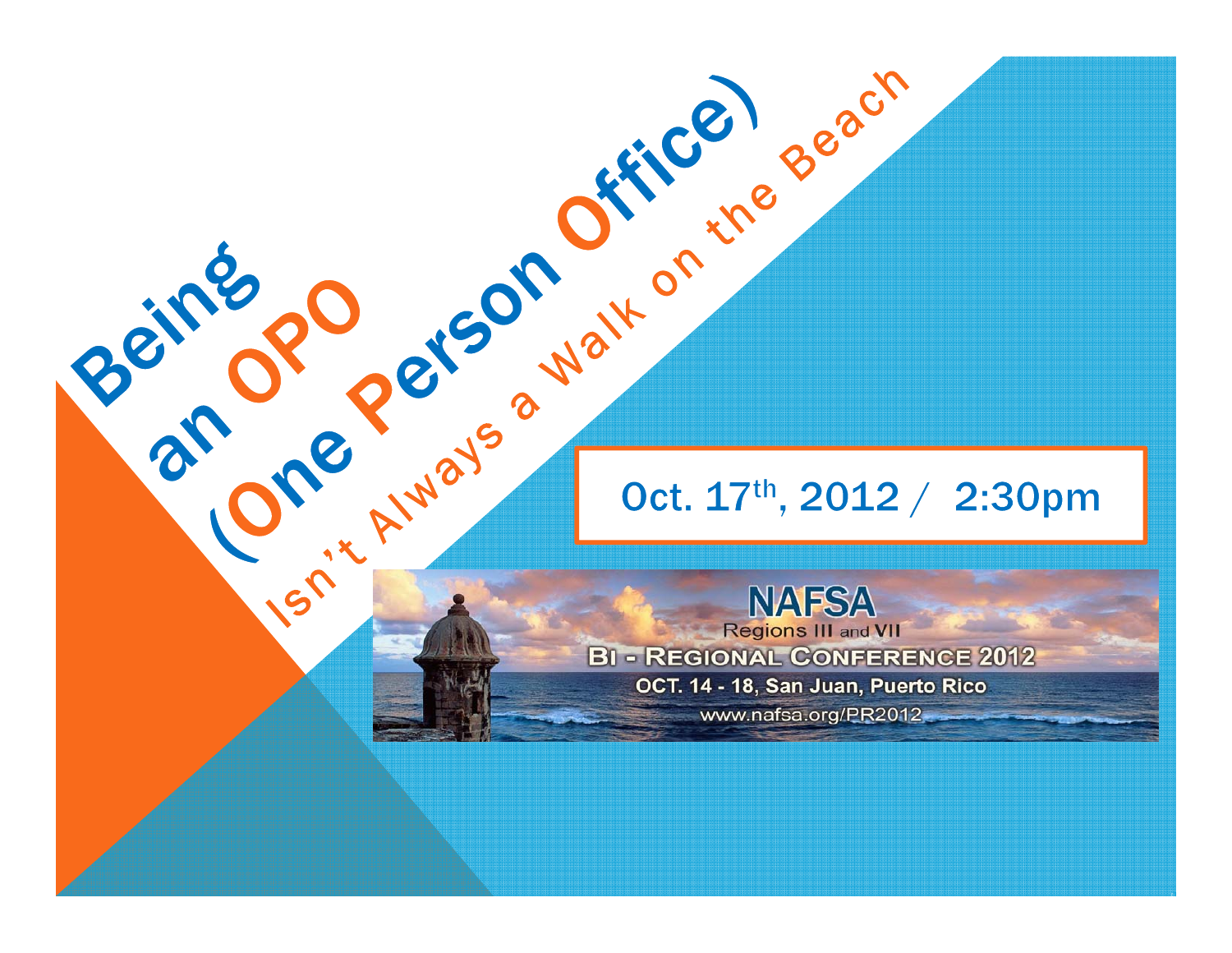## PRESENTERS:



 $\sim$  Contact Info At The End  $\sim$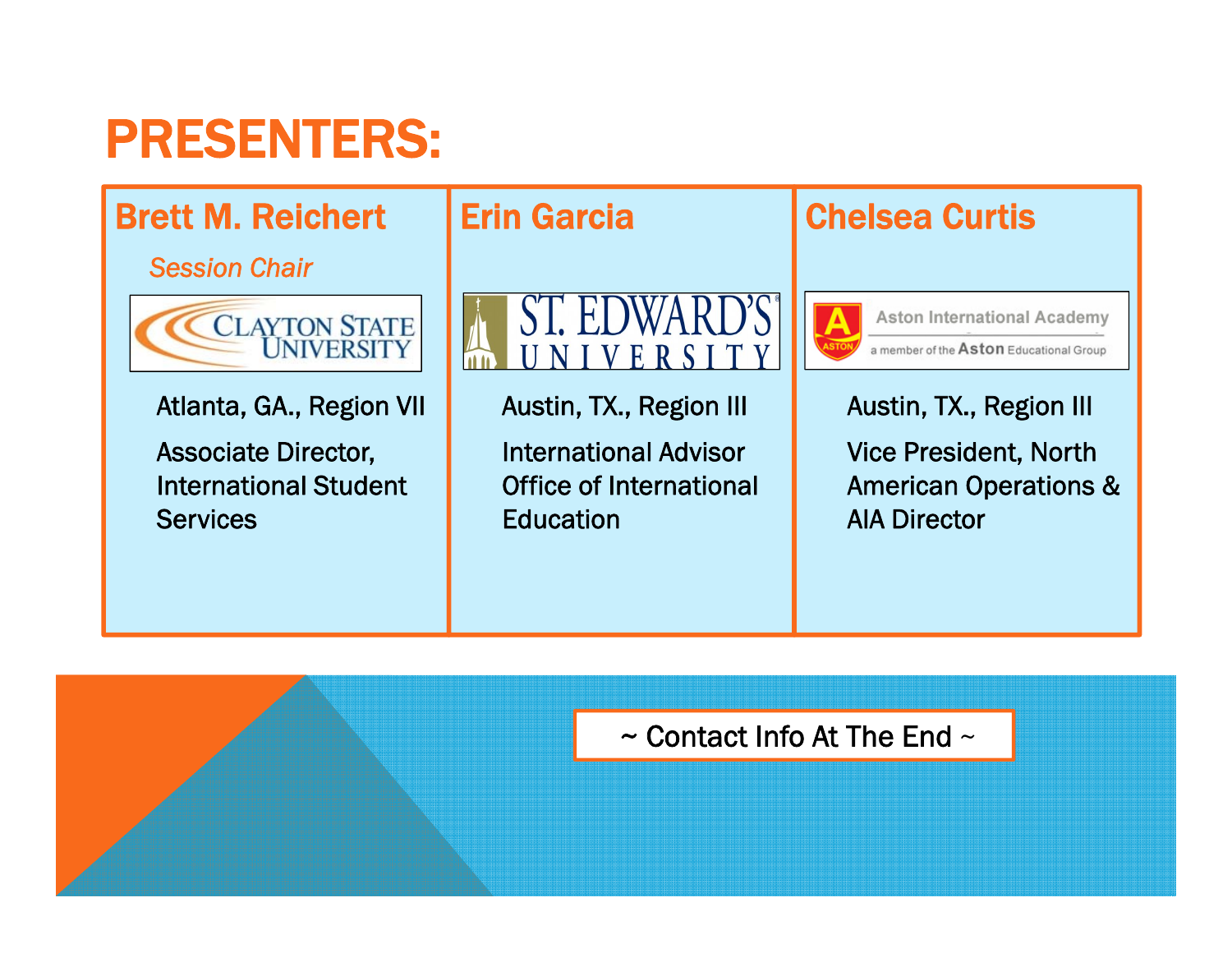## OVERVIEW:

- I. Introduction
- II. Top 5 Pros & Cons of the "OPO"
- III. Best Practices (Interactive)
- IV. Resources
- V. Summary
- VI. Contact Info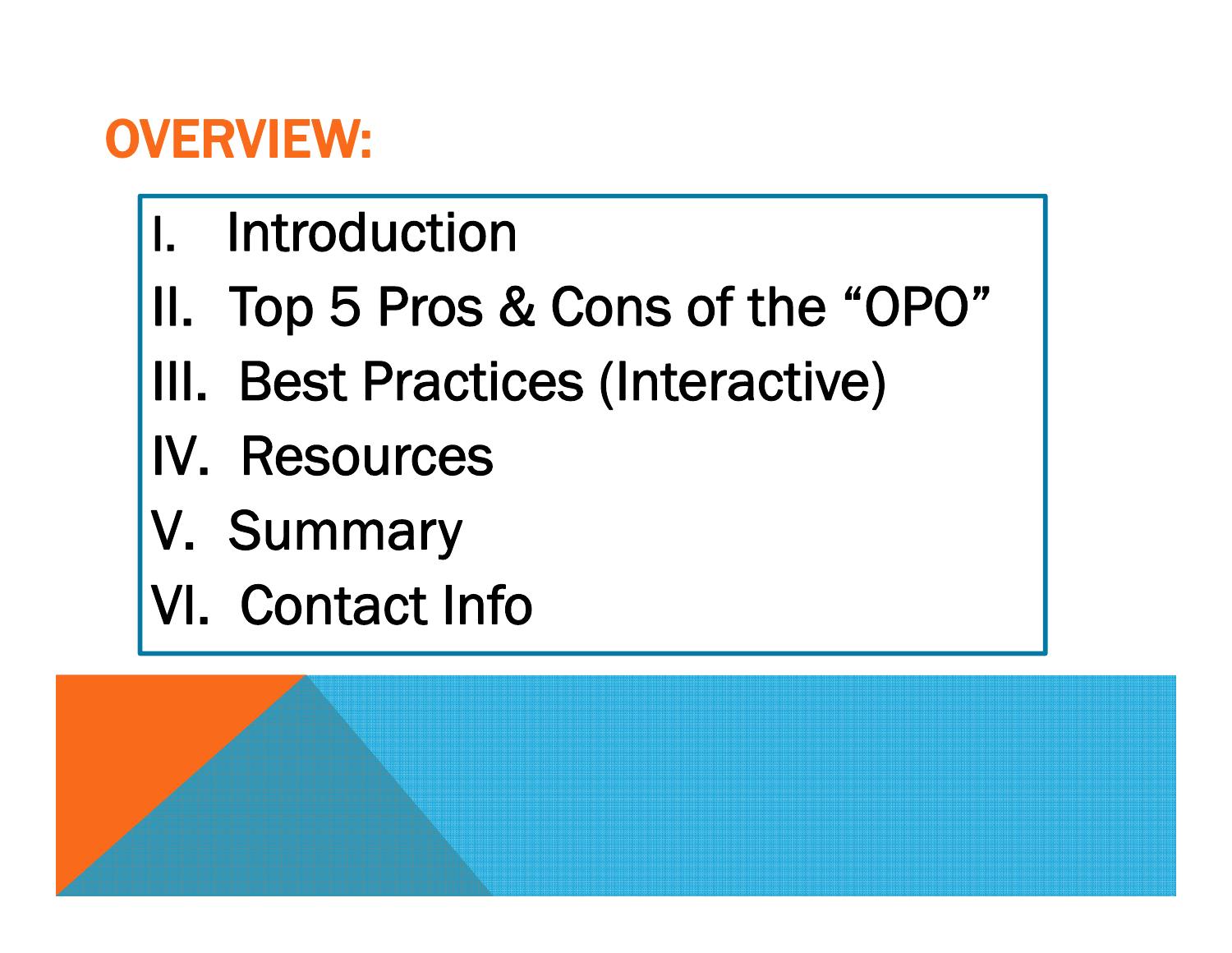## INTRODUCTION

• All OPO's are not the same.

フく

- $\bullet$ What an OPT does.
- Who We Are.
- Who You are.

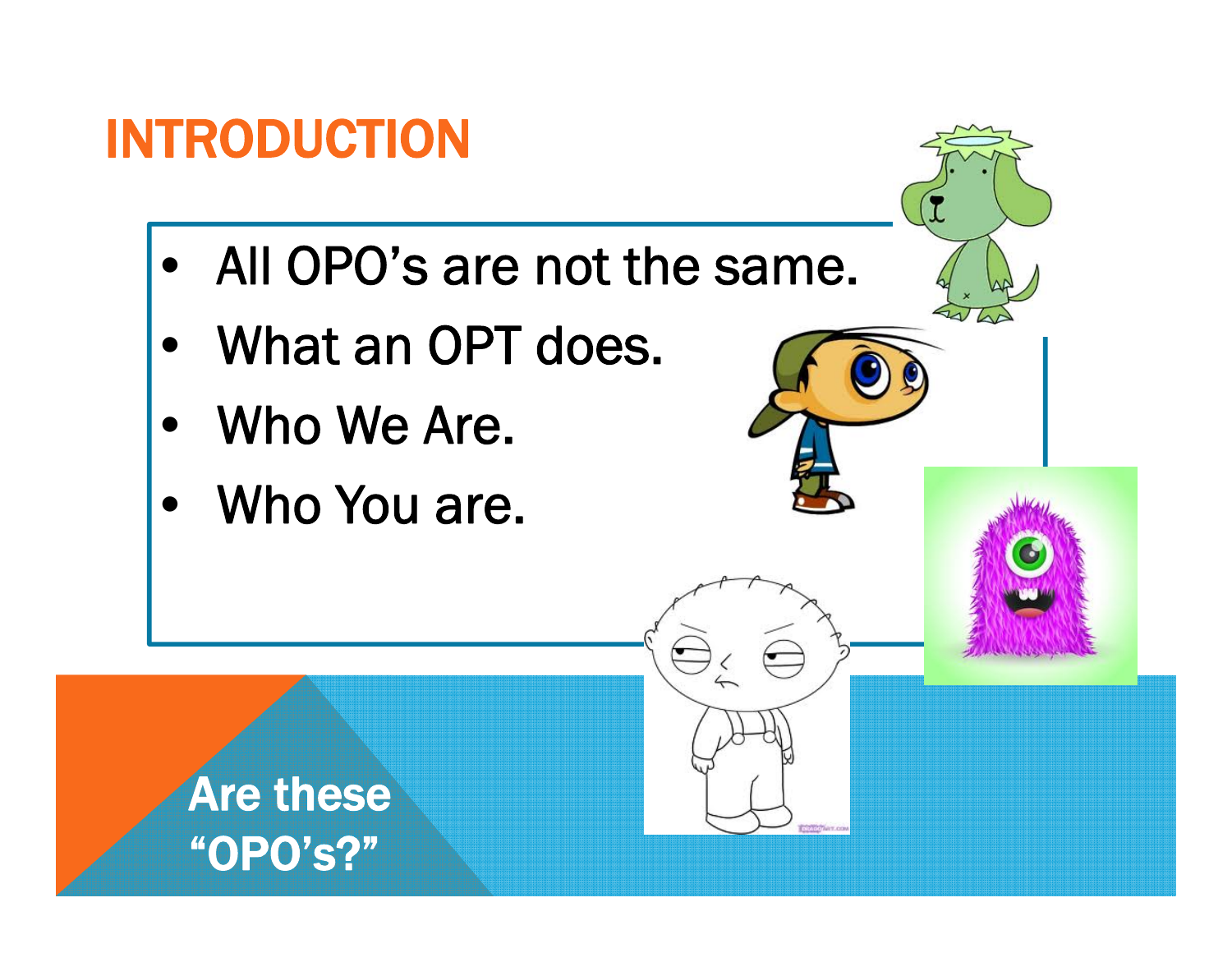

- 1. Student connection
- 2. Flexible schedule
- 3. Speed of decision process
- 4. Familiarity with multiple aspects of campus and other units
- 5. Professional cross-skill growth
- 6. Others?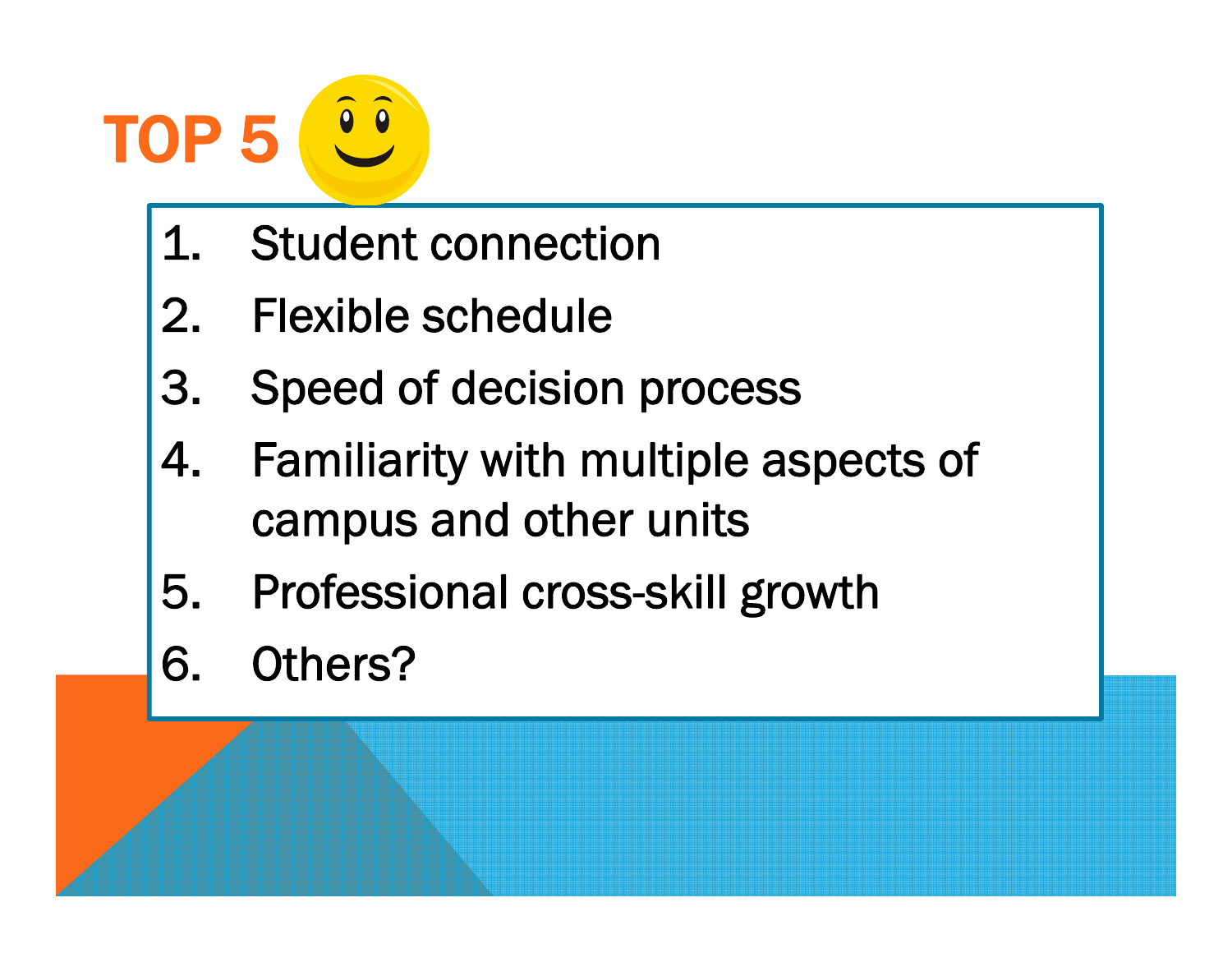#### TOP 5  $\bullet$

- 1. Lack of team approach / feedback
- 2. Planning professional travel & leave
- 3. Maintaining balance (especially if new parent)
- 4. Managing work flow at busiest periods
- 5. Lunch break? What lunch? !
- 6. Others?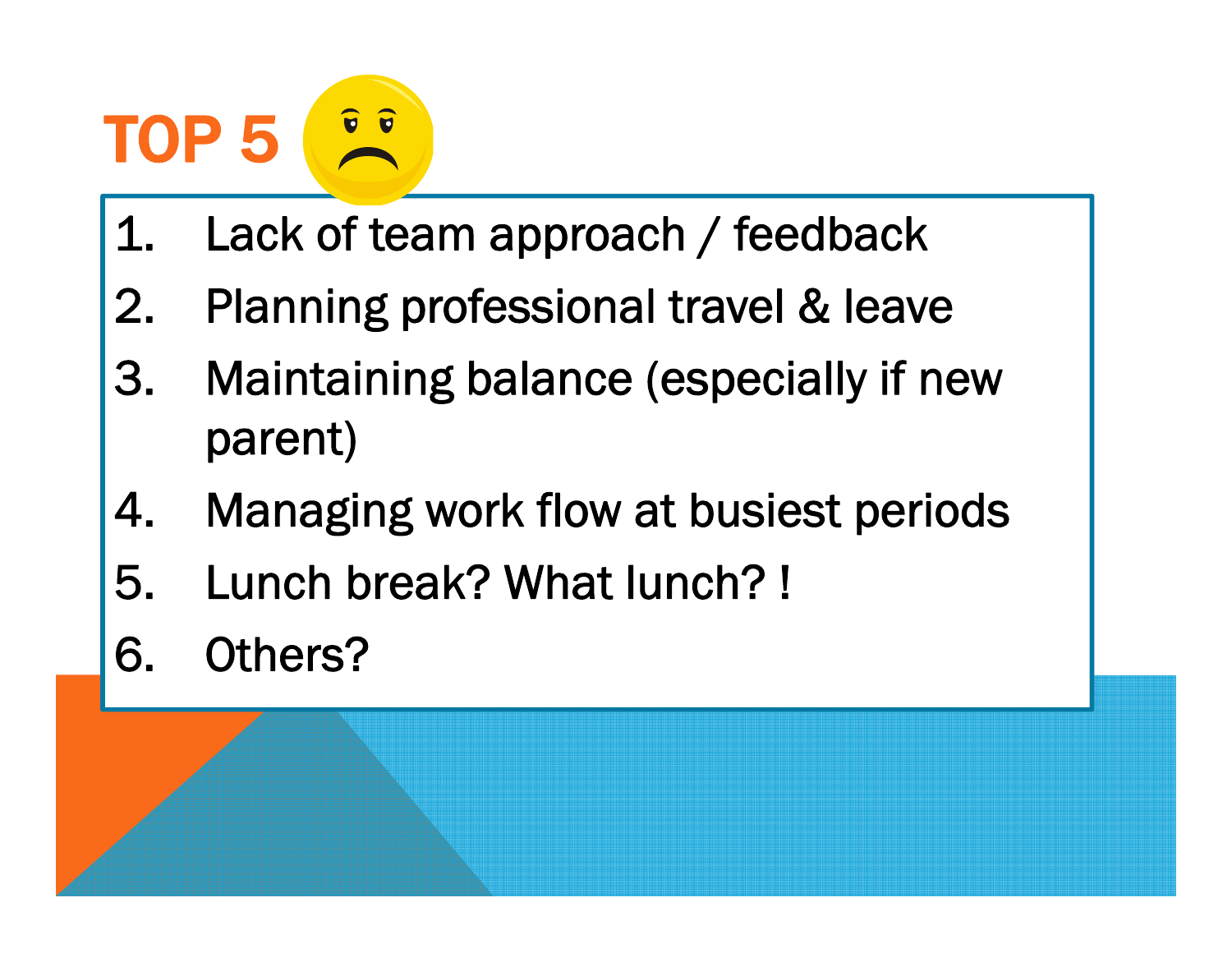## BEST PRACTICES

## Groups of 4-6

- $\bullet$ Read Your Scenario
- $\bullet$ Pick a Note-Taker / Spokesperson
- Discuss 10-12 Minutes & Present

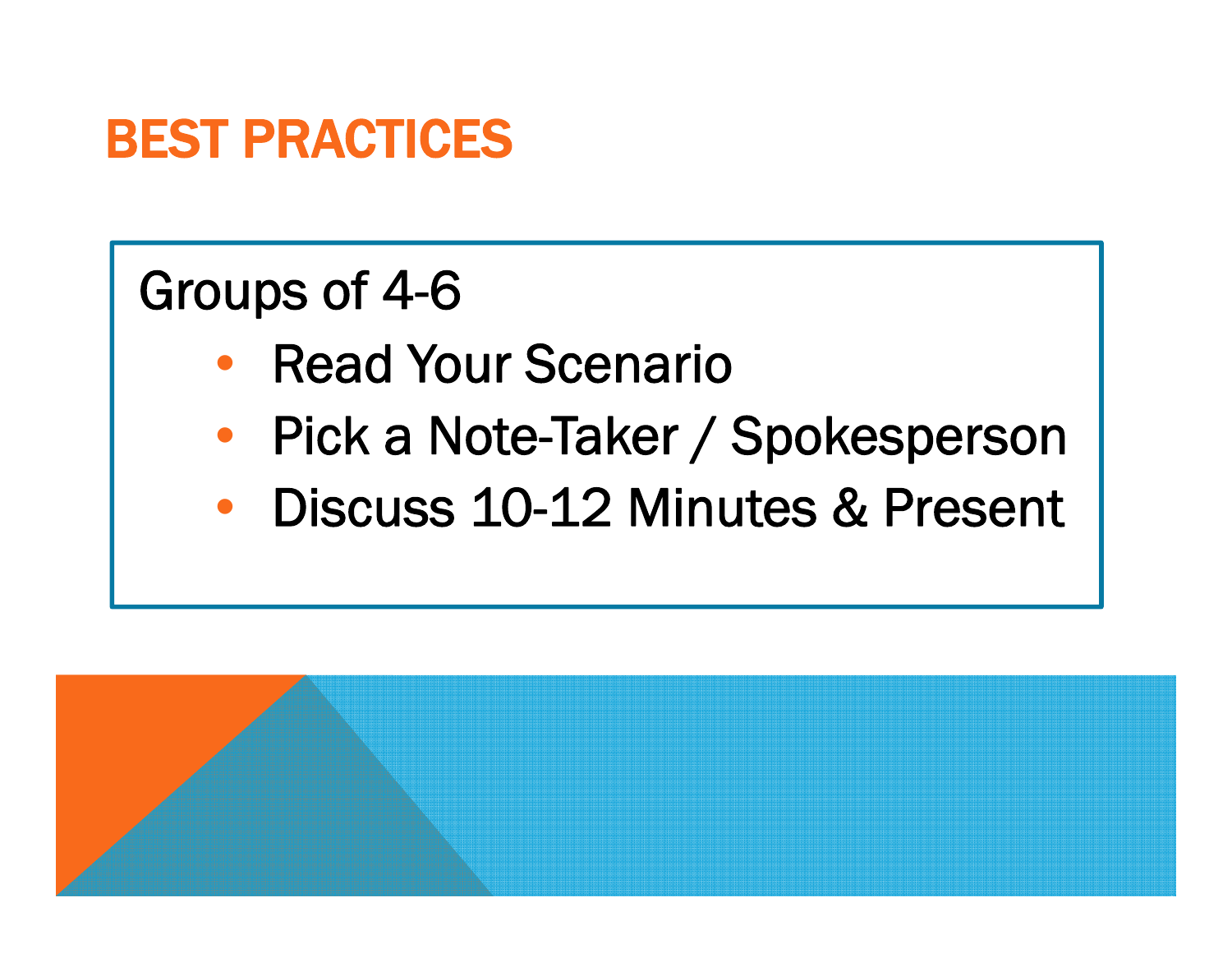1. Develop a Recruitment Plan.

- a. Whom do you engage on campus for input?
- b. How do you develop an approach for use (or not) of agents? What mix of low-cost options can be used?
- c. If recruiting travel is involved, how do you pick markets of interest / tours / justify the costs?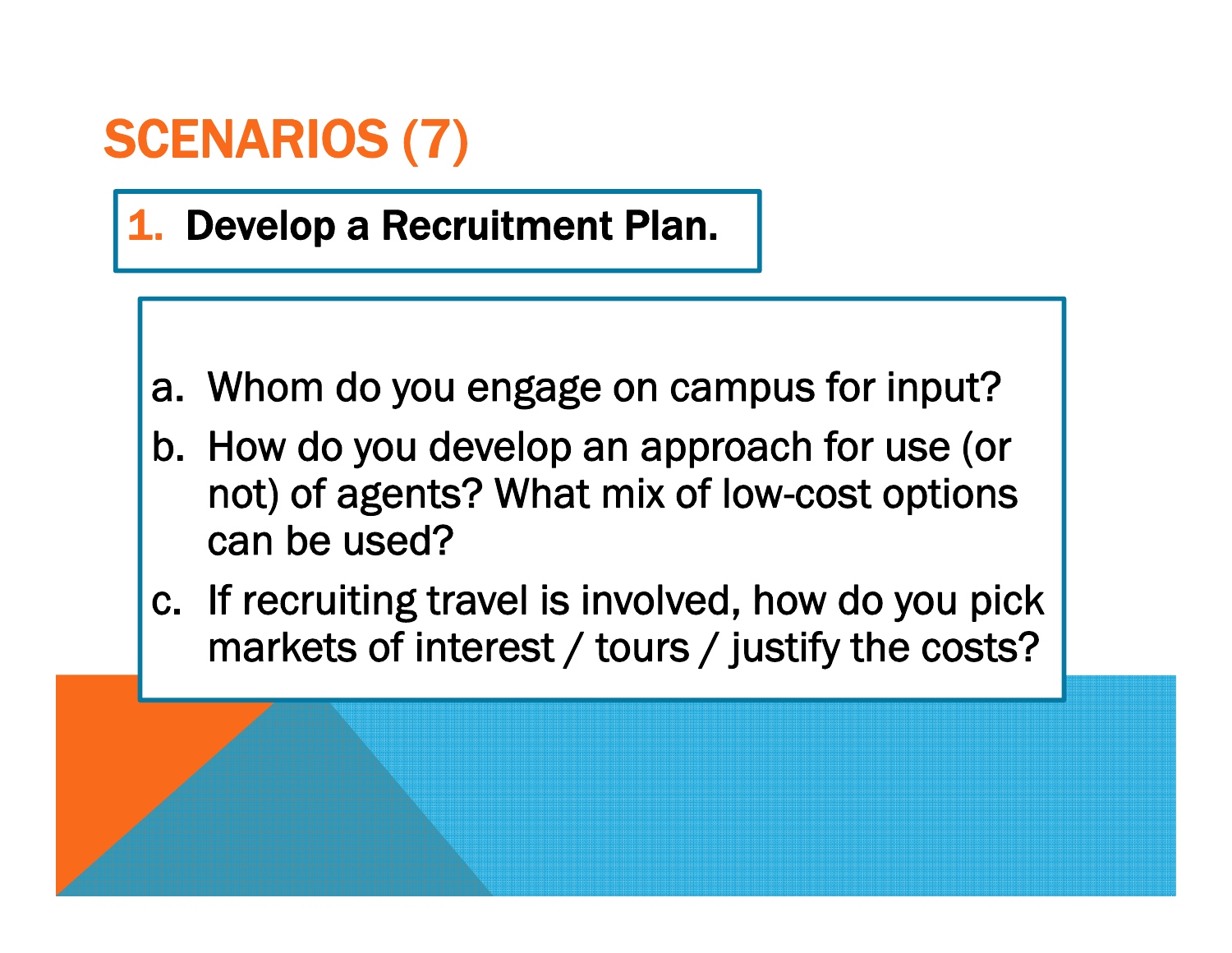#### 2. It's time for SEVIS recertification!

- a. Are you the PDSO? Who is responsible for reviewing documents?
- b. Who manages this process in terms of quality control?
- c. If you've already been recertified, tell us about it. Was it smooth, hectic, easy, stressful? Any special tips?
- d. What roadblocks or complications can you anticipate?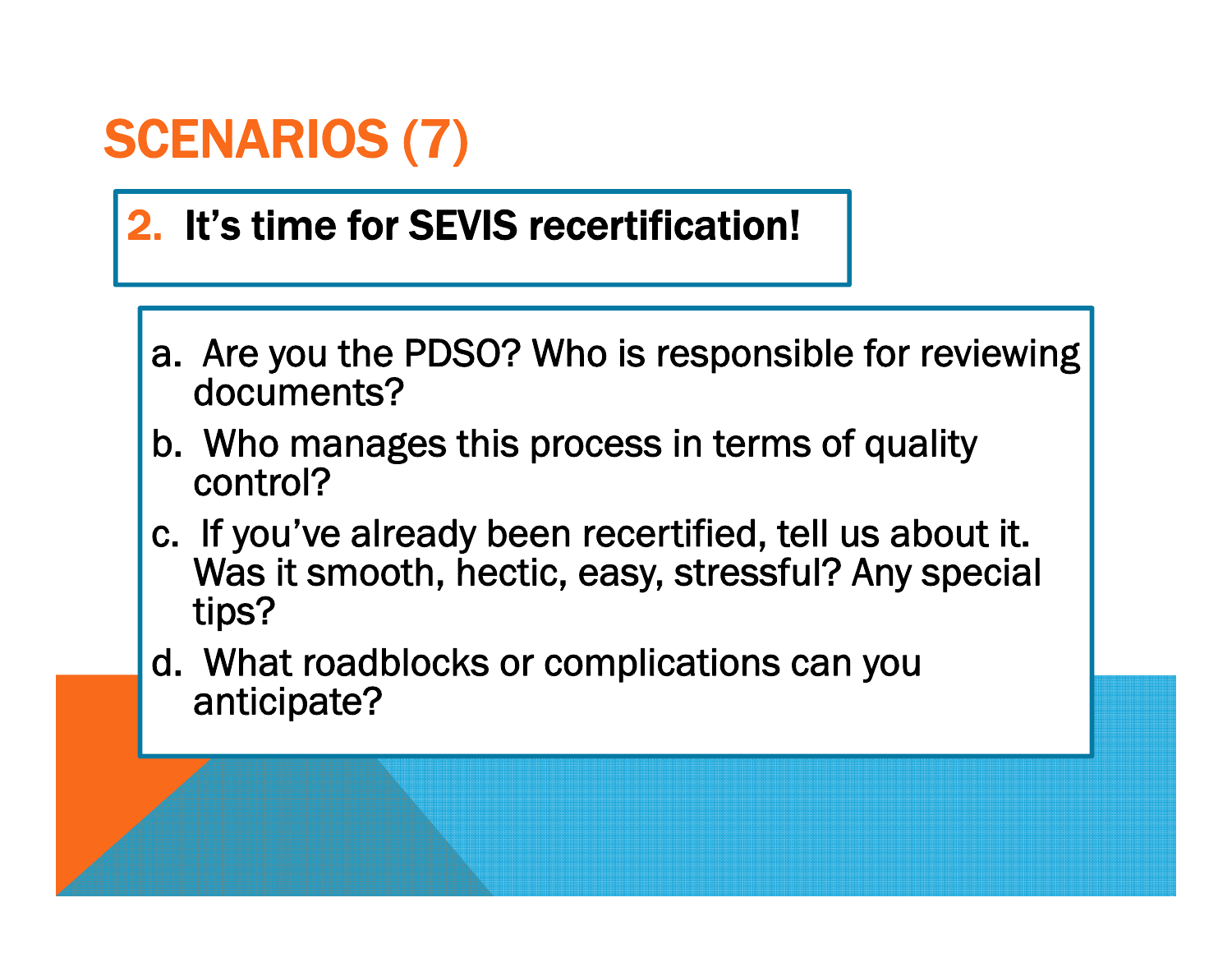#### 3. Time for Academic Re-Accreditation

- a. What's involved in maintaining your schools accreditation and how do you juggle these requirements with all of your other responsibilities?
- b. Whom do you engage to assist with the process?
- c. How do you allocate your time? What tools and resources do you use?
- d. What problems do you anticipate encountering, and how might you resolve them?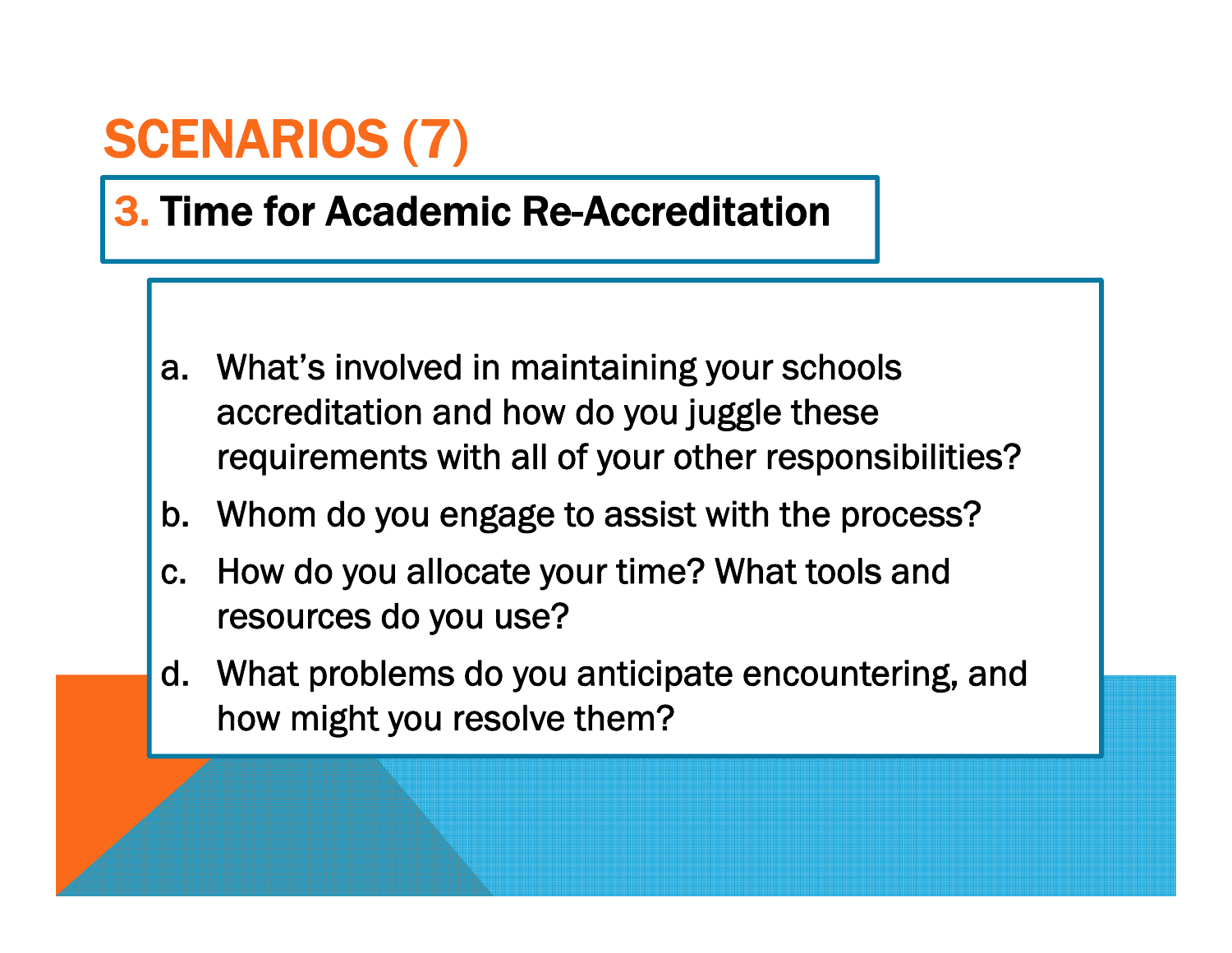4. It's Arrival/Orientation time.

- a. What is your role?
- b. What other offices do you work with?
- c. Do returning students help? Other helpers the day of?

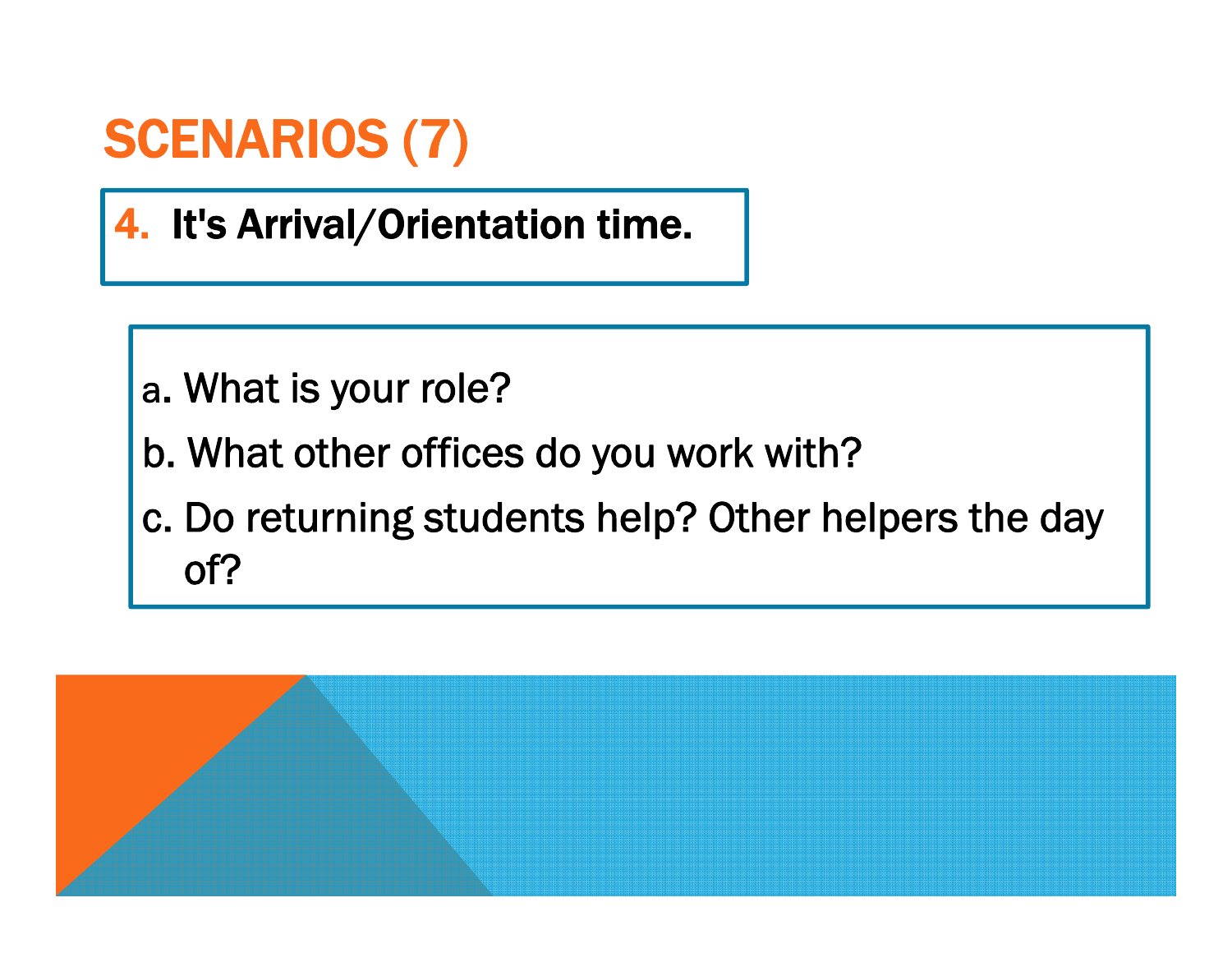- 5. Classes have started, SEVIS registration clock is ticking, there's a line out your door with questions, and you have a calendar full of meetings you're supposed to attend.
	- a. How do you prioritize work flow during busiest times?
	- b. Do you have any time-saving systems, plans, or tips to share? Do any involve technology?
	- c. Do you have help (student workers, interns, etc…)?
	- d. Do you use batching software for SEVIS data?

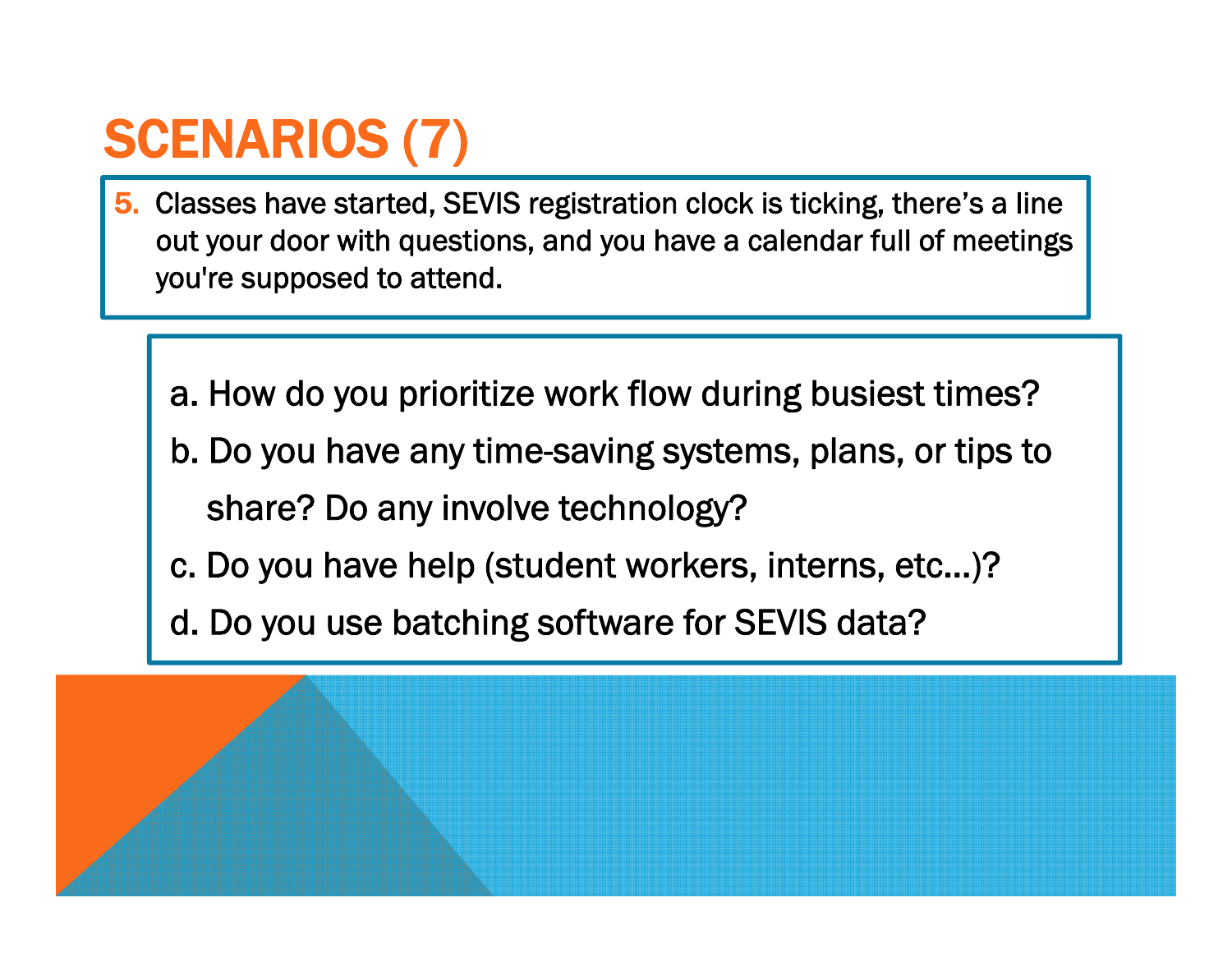- 6. There are many ways of communicating with students effectively and for liability reasons.
	- a. What are your preferred ways of disseminating information to students?
	- b. Do you have any innovative communication solutions?
	- c. How much do you use these different communication options?
	- d. Are you finding that smart phone or social media are useful / appropriate?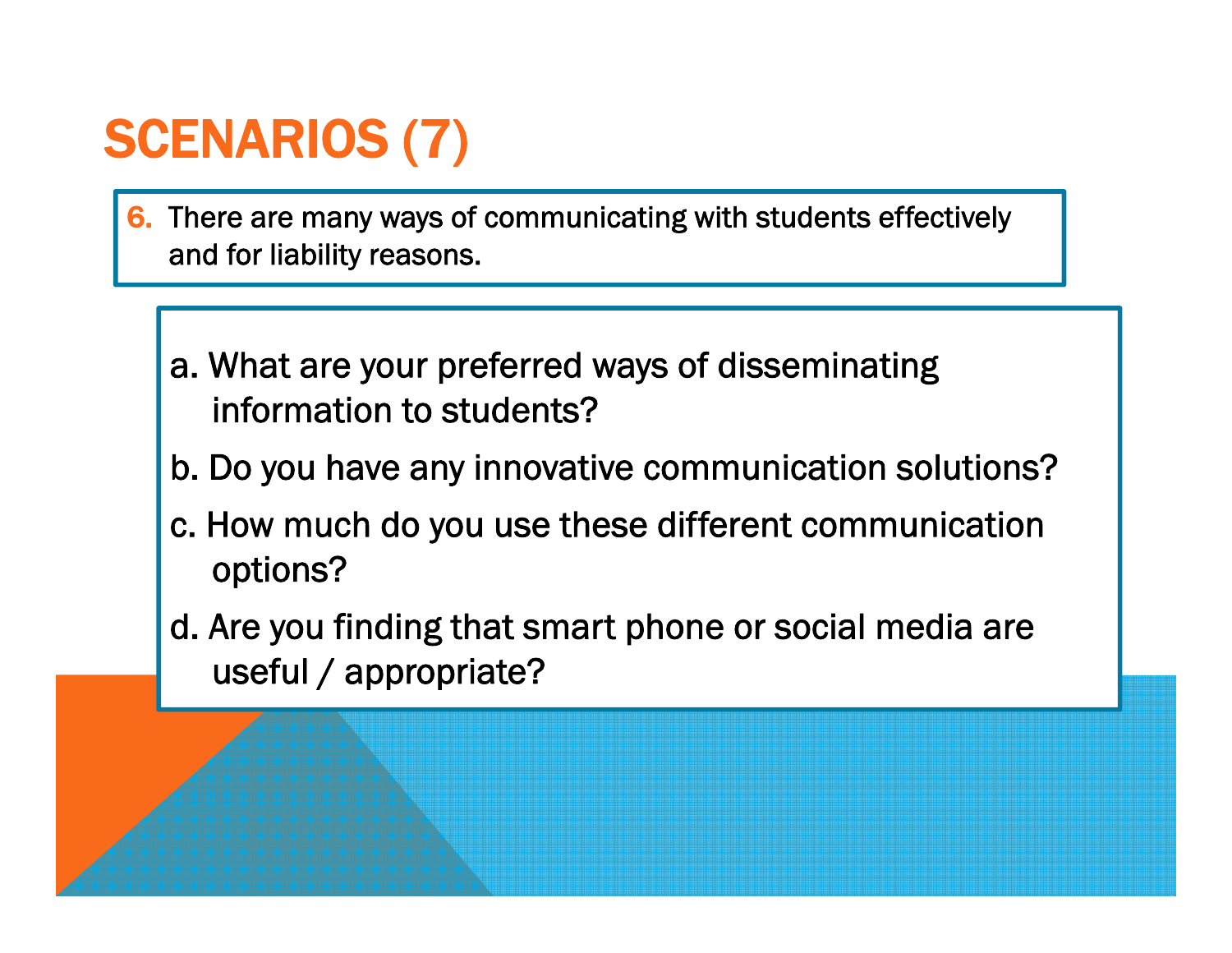- 7. You need to be out of the office for a day/ a week/ a month for a family emergency or other. How do you make sure things are covered while you're out?
	- a. Is anyone cross trained at your institution as DSO?
	- b. Do you have the capability of working remotely on some level, as needed?
	- c. Do you have resources (notes, guides, password access, etc…) for anyone who might assist when you're out?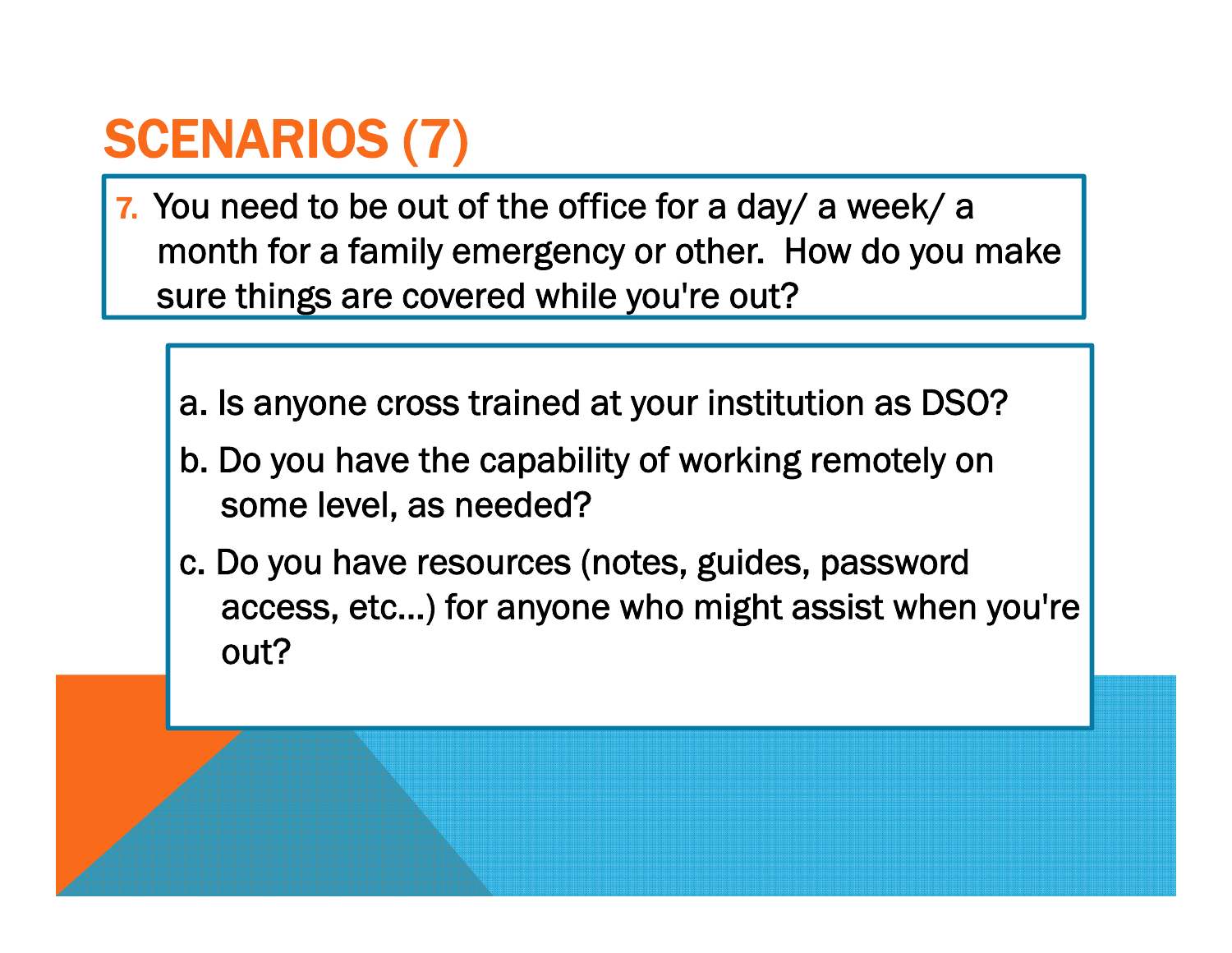•Calendar Management

Microsoft Outlook 2010 > 2013

Tip: easily synchs with your smartphone !! Not "Outlook Email" (outlook.com), which will be replacing Hotmail.

- •Education USA
- •Growing the Office

When? Why? How?

•International Education Week (IEW)

www.iew.state.gov/index.cfm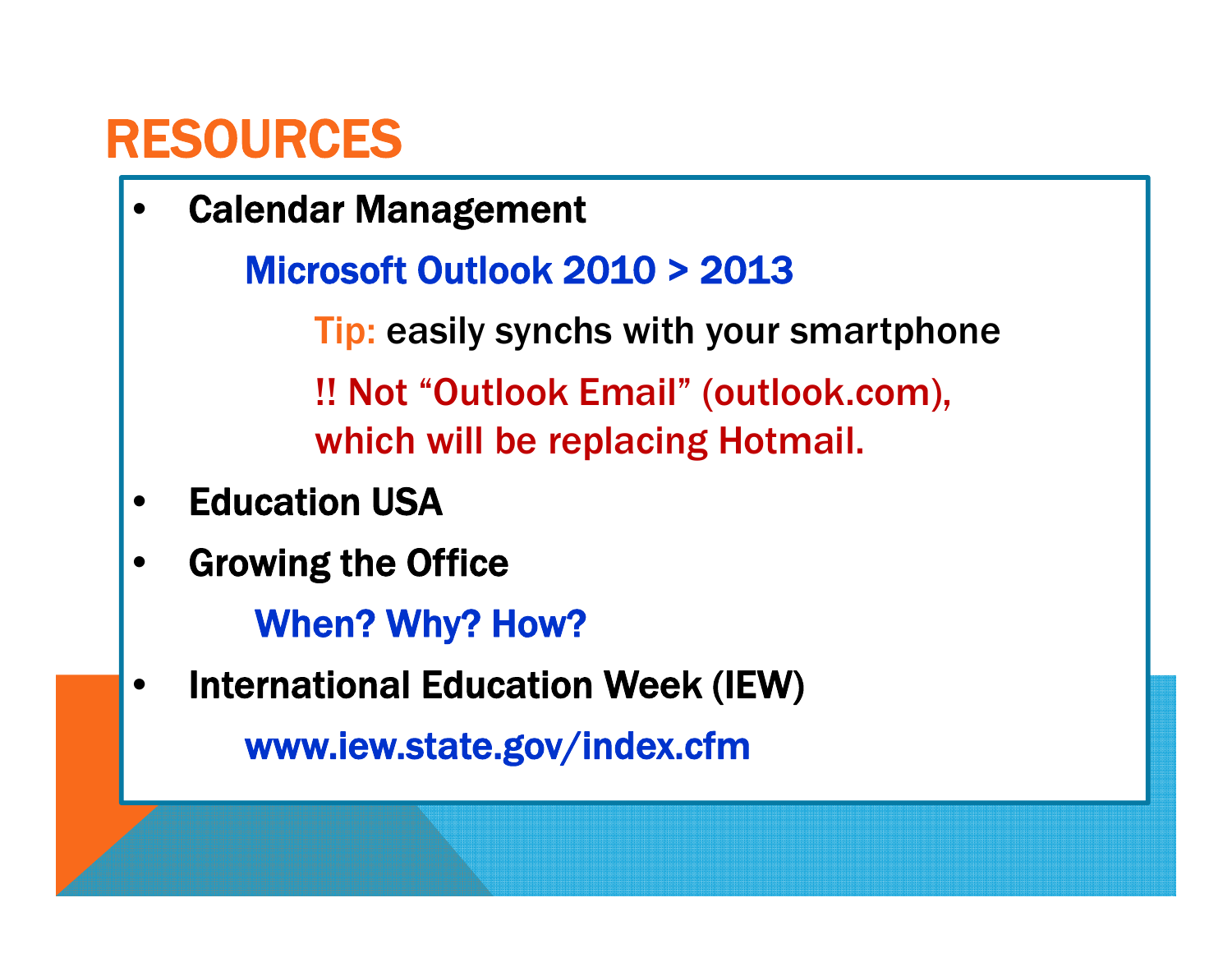• NAFSA / www.nafsa.org > CONNECT & NETWORK>Regions >Region Teams

> FIND RESOURCES

- > Supporting Int'l Students & Scholars
- > Supporting Study Abroad
- > Advancing Public Policy (Advocacy)
- > Internationalizing Higher Education
- > Economic Impact Data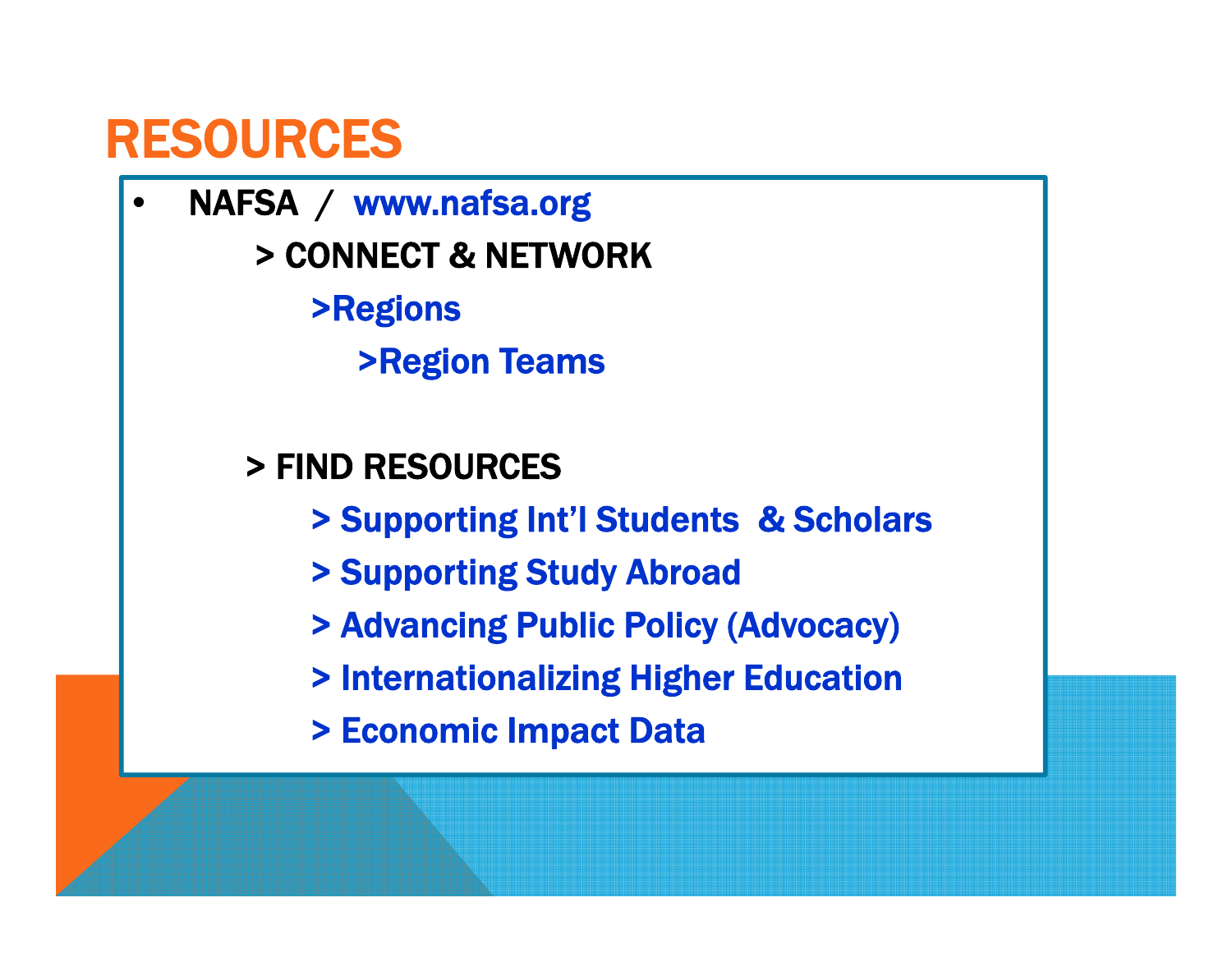•Peer Schools' Websites

Public domain? Public knowledge?

A Courtesy email is good practice.

•Project Management

Rememberthemilk.com

Abroadoffice.com

Hotcoursesabroad.com

People.uncw.edu/maberya

•Social Media

FB, Twitter, Pinterest, Photo Albums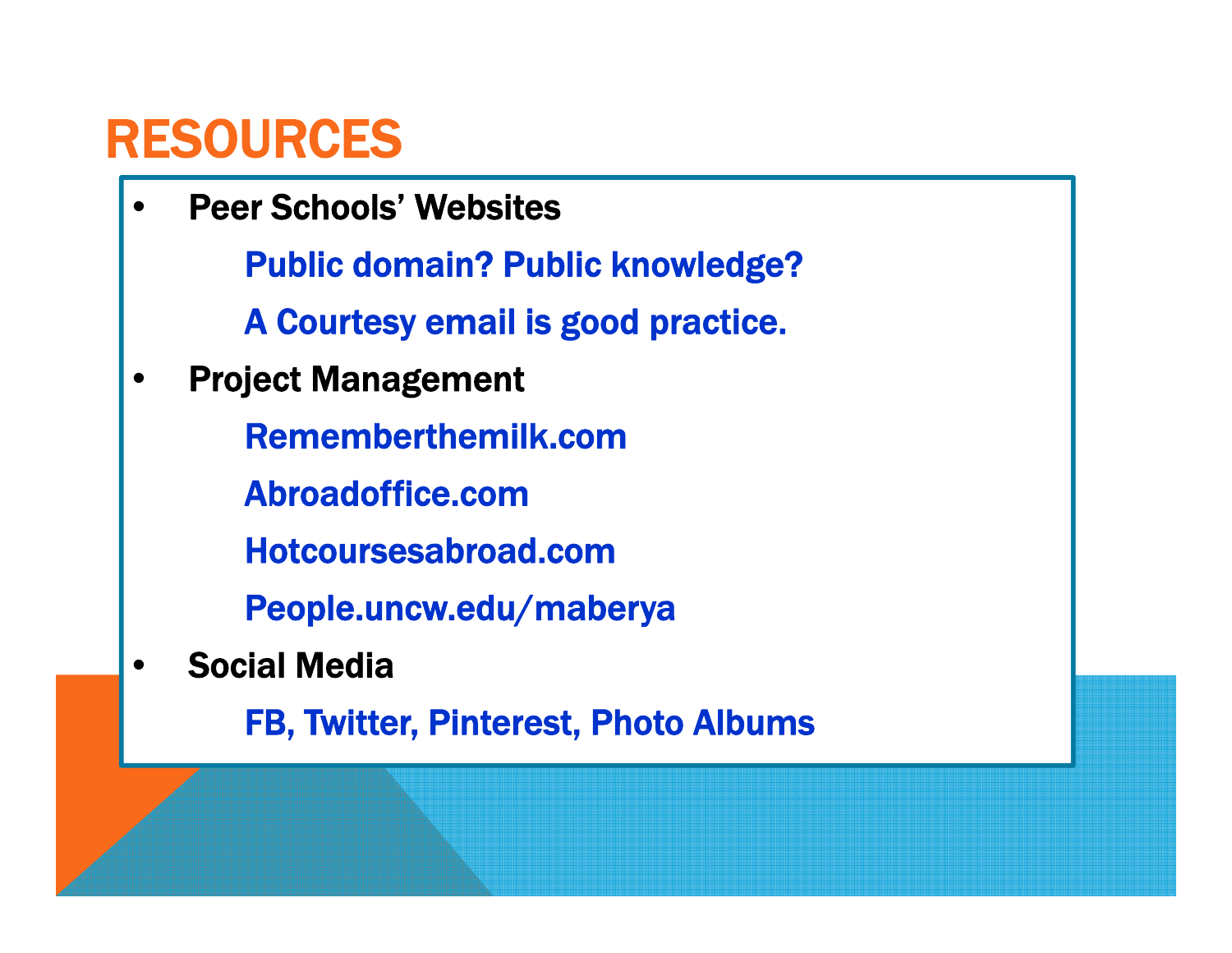•State Consortia

> www.studygeorgia.us www.studytexas.us

• State level Int'l Associationwww.gaieinfo.blogspot.com www.ncaie.org Yahoo Group / Gmail Group / None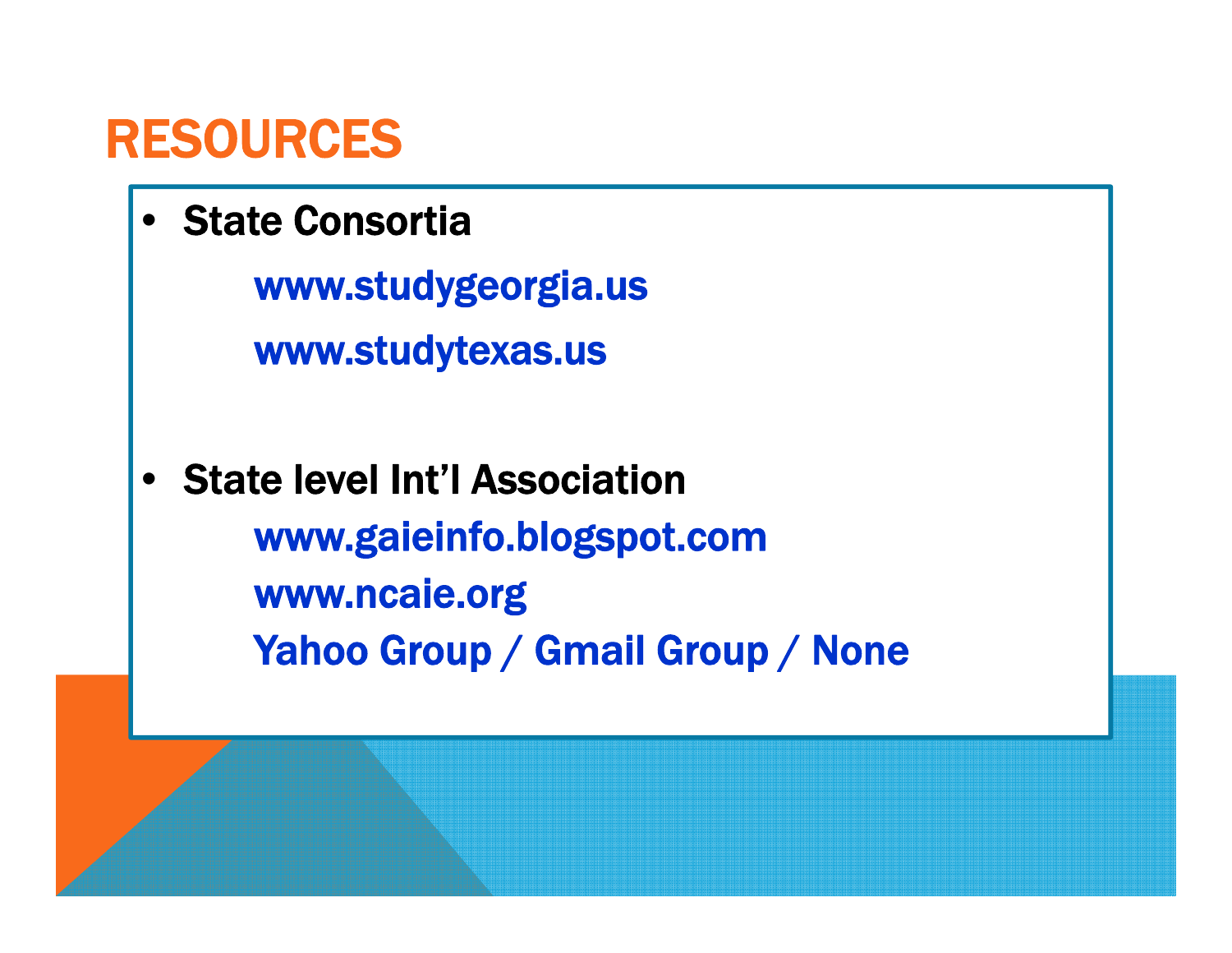• Surveying Students / Stakeholders www.surveymonkey www.qualtrix.com Google Forms

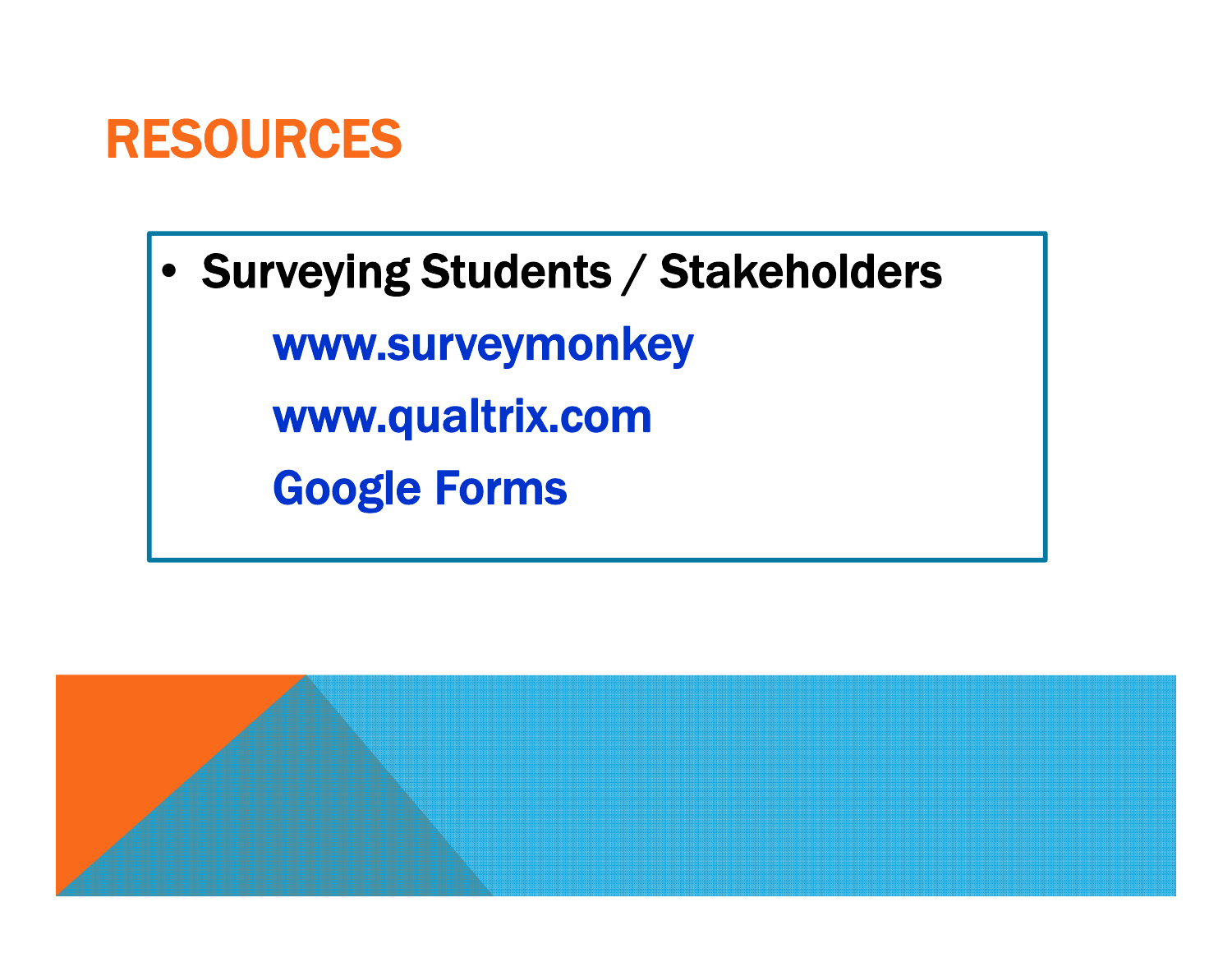#### RESOURCES – WEBSITE TIPS

- $\bullet$ Draw it 1<sup>st</sup>, on paper
- $\bullet$ Write it, then reduce it, by 30%
- $\bullet$ Less is More
- $\bullet$  Postal Address + School Code + Telephone + Email Right up front
- $\bullet$ Forms Chanel
- $\bullet$ Large / Non-serif font / Simplified English
- $\bullet$ Colorful but not a Circus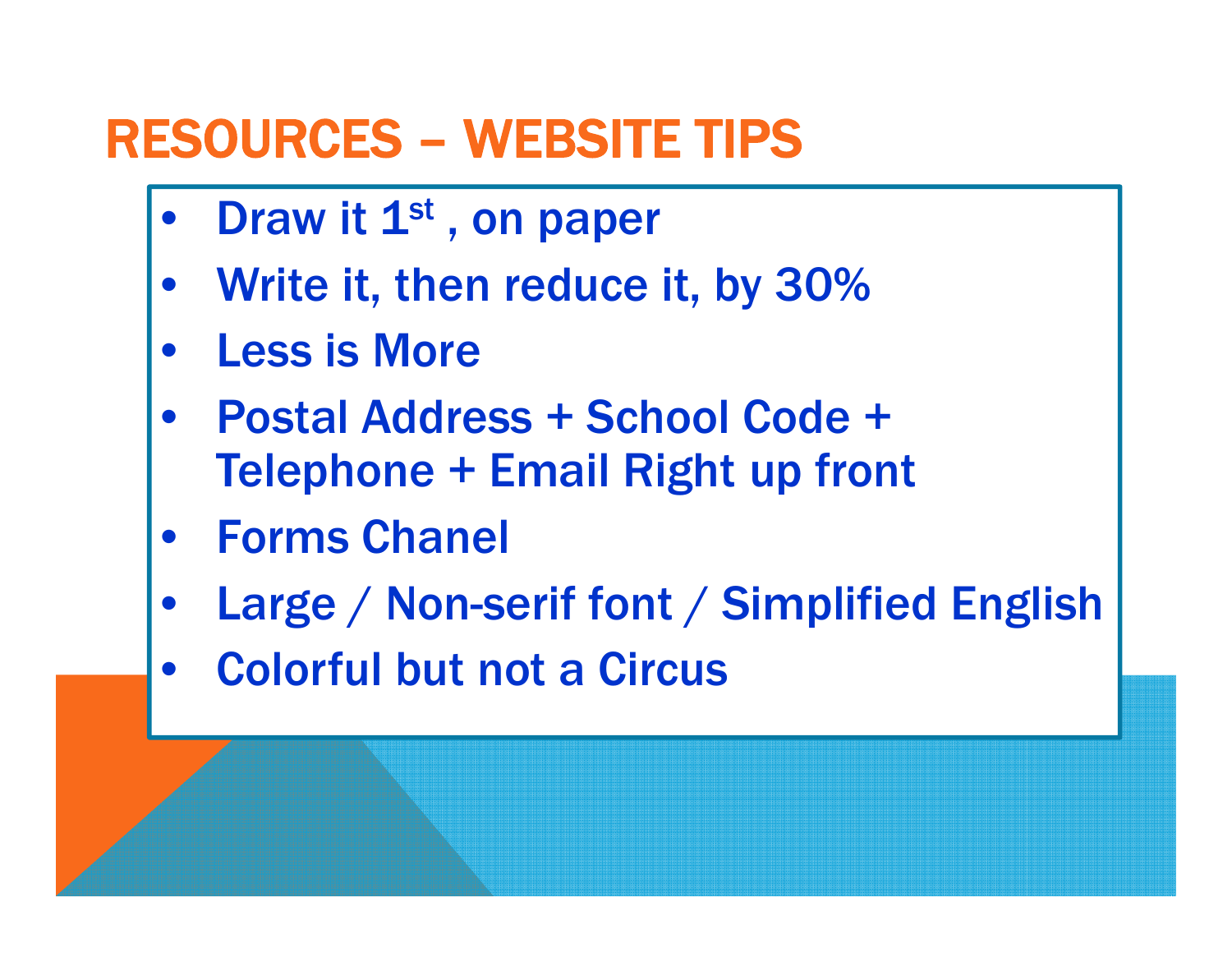## RESOURCES – WEBSITE TIPS

- $\bullet$ Put links to forms in pdf
- $\bullet$ Interlink campus url's
- $\bullet$ Proofing committee
- $\bullet$  Test it. Assign top 10 simple questions to novice users.
- $\bullet$ Web translator buttons are terrible. Use a Pro or native speaker, at least.
- $\bullet$ Always a Work in Progress…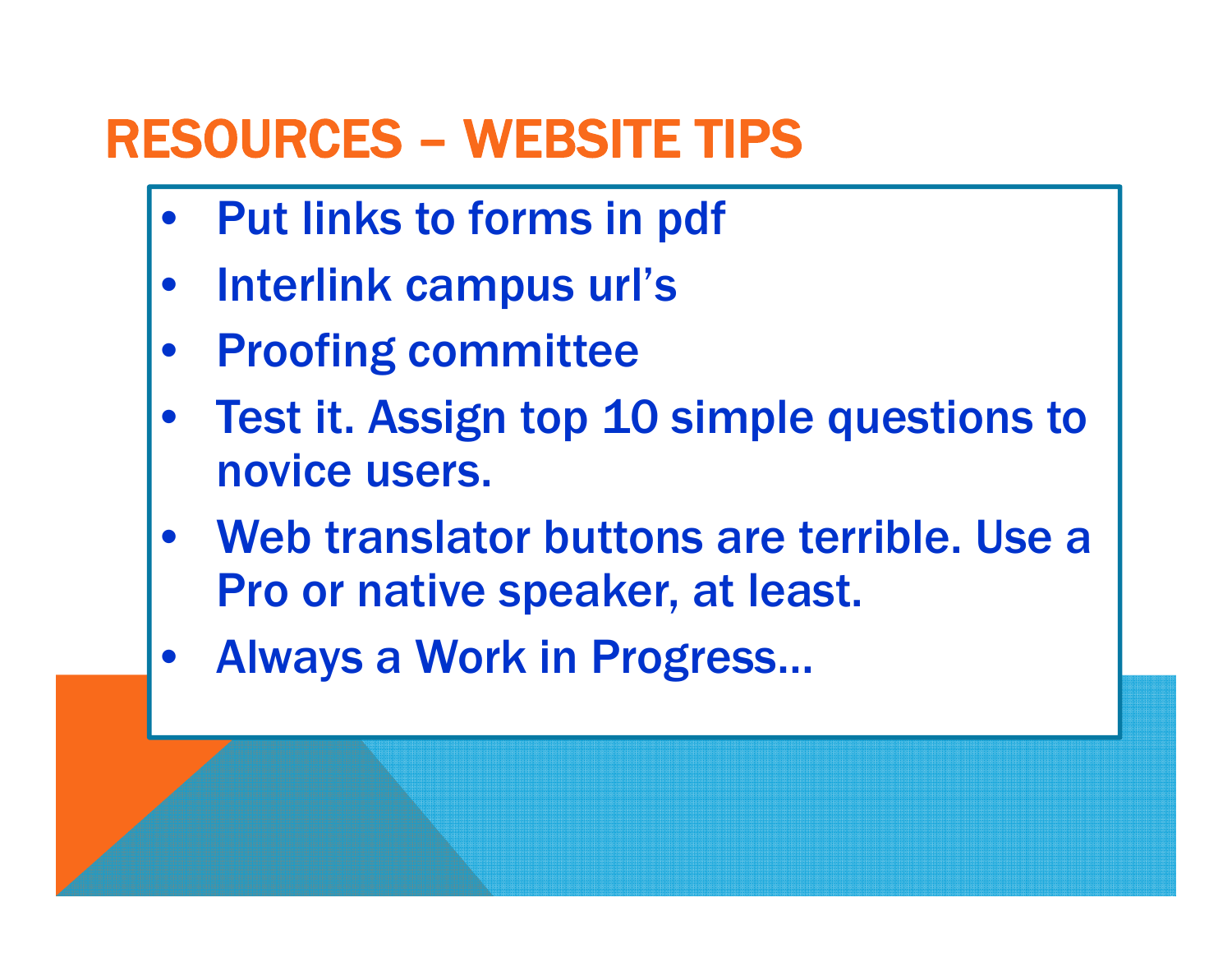#### RESOURCES – WEBSITE TIPS

Session at this Conference! "Websites 101 – Website Usability…" Tuesday, 8:30am Pg. 23 in your program Contact: lmoix@uark.edu

"Responsive Web Design" Adapts web content to mobile content